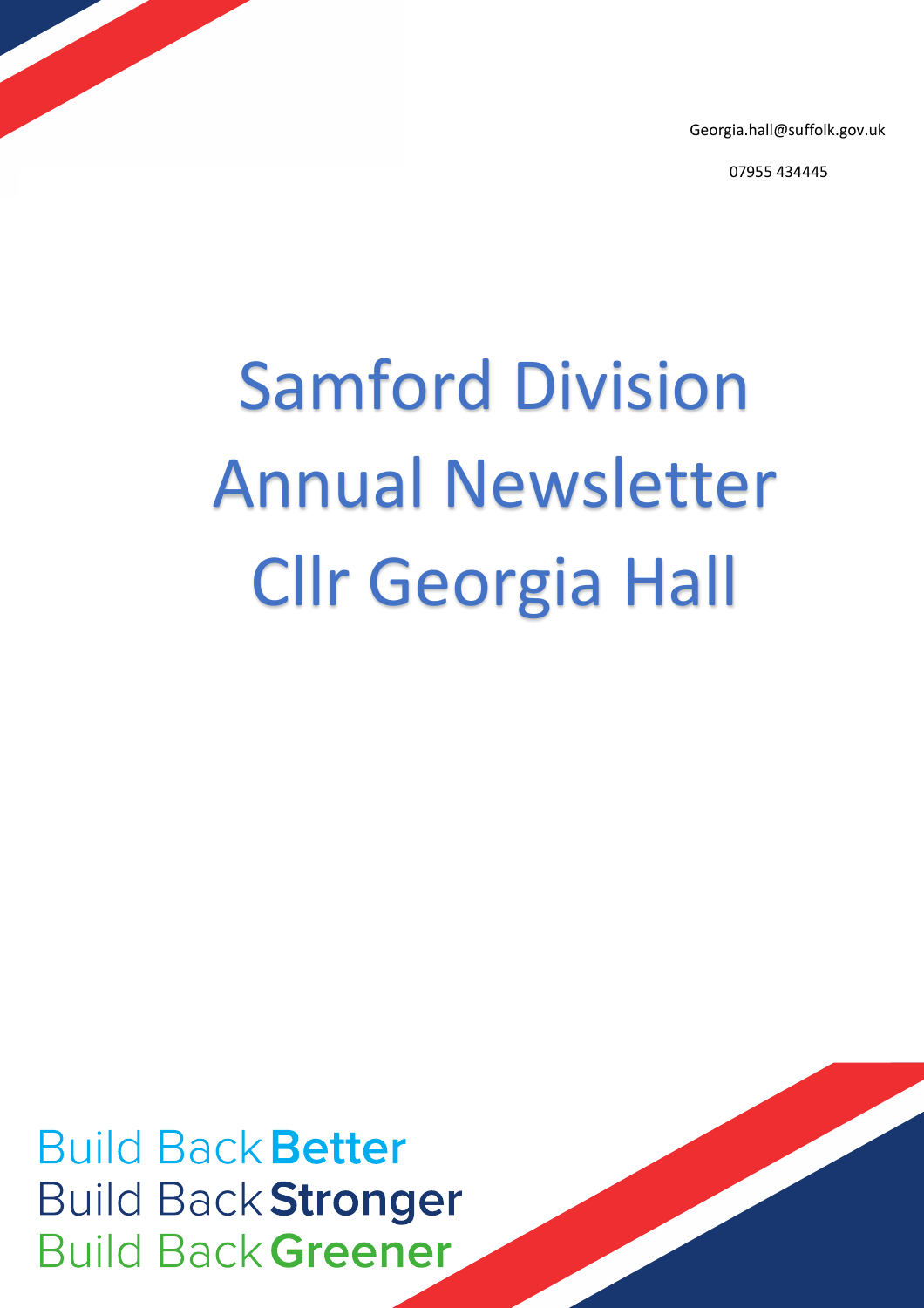# *March 2021*

# **Automatic number plate recognition cameras to be installed in villages across Suffolk**

In March 2021, Suffolk County Council and Suffolk's Police and Crime Commissioner and Suffolk Constabulary, launched the use of Automatic Number Plate Recognition cameras.

The Automatic Number Plate Recognition (ANPR) cameras are being used to help detect and deter speeding offences that have been highlighted in Suffolk villages, and educate drivers on the importance of road safety.

An ANPR camera will be installed at a site where it has been identified by a parish council, with support from their county councillor, there is a problem with speeding and / or rat running on roads with a 20 or 30mph speed limit.

An ANPR camera will identify a speeding vehicle by capturing an image of the number plate of the vehicle. Data will then be shared with the Police and the County Council. The County Council will write to the owner of the vehicle on behalf of both parties explaining that their vehicle has been registered as speeding. Repeat offences at a particular location could prompt the deployment of speed enforcement vans and subsequent fines to those who breach the speed limit.

Ten ANPR cameras will be purchased and each one will remain in situ for up to one week per site. There is the option of extending this period if needed.

The project received funding from the Suffolk 2020 Fund, which is a programme of work all about investing in community projects and improving Suffolk for all residents now and in years to come. The funding secures the ANPR project for a two-year pilot where its impact to reduce speeding will be monitored before it receives a further financial commitment.

*April 2021* 

# **99% of pupils receive a preferred primary school on National Offer Day**

In April 2021, 99.15% of children were offered a place at one of their parents' three preferred schools and 95% were offered a place at their first preference school.

99.15% of children were offered a place on National Offer Day at one of their parents' three preferred schools and 95% were offered a place at their first preference school.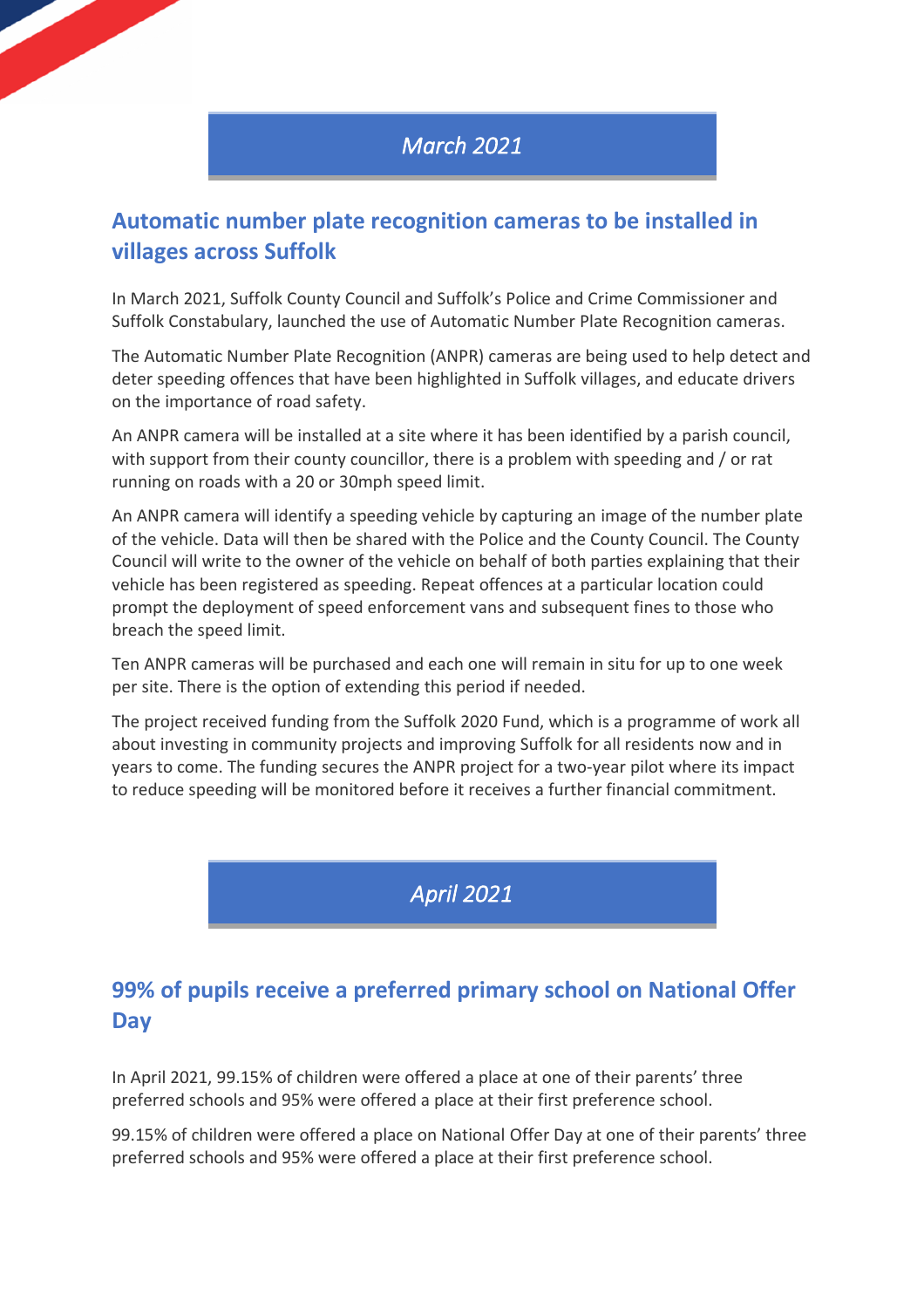Suffolk County Council received 7207 applications from parents indicating which primary school they would prefer their child to join in September 2021.

# *May 2021*

# **Schools across Suffolk recognised for their efforts in encouraging active travel**

In May 2021, pupils from Great Barton Primary Academy and Stowupland High School were recognised for their efforts in encouraging active and sustainable travel.

The Pupils received Bronze Modeshift STARS accreditations for their efforts. Exning Primary School who first received a Bronze accreditation in 2019, became the first primary school in Suffolk to receive a Silver Modeshift STARS accreditation for their ongoing commitment and hard work.

- Great Barton Primary Academy encouraging road safety, by working with local councils to relocate and promote the puffin crossing near the school. This includes designing new street signs and a Park & Stride campaign
- Stowupland High School encouraging active and sustainable travel and road safety. A group of sixth form students set up a walking bus to help new Year 7 students build confidence walking to a new school
- Exning Primary School received their silver accreditation for their ongoing hard work promoting sustainable travel, road safety and improving air quality outside the school gates by running an anti-idling campaign.

The Modeshift STARS Accreditation scheme encourages schools across England to implement their own travel plans to increase levels of sustainable and active travel in order to improve the health and well-being of children and young people. More information on Modeshift STARS can be found at – **[www.suffolk.gov.uk/adviceontravel](https://www.suffolk.gov.uk/coronavirus-covid-19/advice-on-travel/)** as well as top tips and advice on travelling to school.

The accreditations further support the county council's Let's make a change for the future campaign which is encouraging residents to consider more active and sustainable travel options during the COVID-19 pandemic to avoid overcrowding the county's transport network, and longer term to experience the benefits of improved health and wellbeing, less congestion and cleaner air.

*June 2021* 

## **Independent review of aspects of Suffolk's SEND services to be carried out**

It was announced in June 2021 that A multi-agency team from Lincolnshire will carry out an independent review into SEND provision.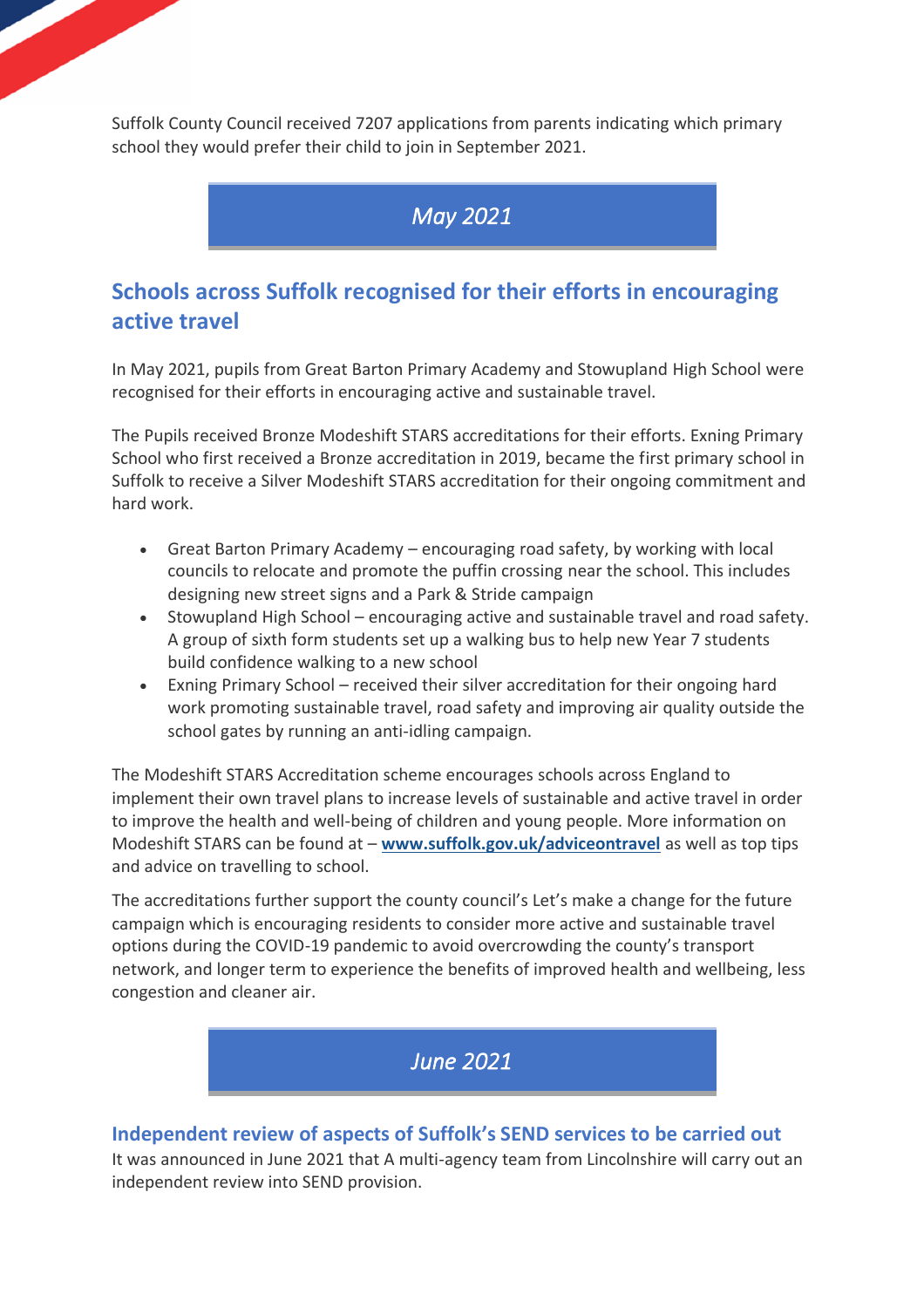The SEND (special educational needs and disability) review will focus on the processes, communication protocols and family-facing elements of SEND services within Suffolk County Council. It will not look at specific cases or the provision given to specific children.

The review will start next week and will be completed within six weeks. The report, with any recommendations, will be published on Suffolk County Council's website, shared with those who contributed to it and also scrutinised, in public, by the council's Education and Children's Services Scrutiny Committee.

The review team from Lincolnshire will consist of two senior officers from Lincolnshire County Council, performance analysts and the chair of the county's parent carer network.

SEND services in Suffolk are delivered in partnership by Suffolk County Council, Suffolk's NHS Clinical Commissioning Groups and education settings.

The review looked at:

- The effective flow of cases
- Communication with young people and families
- Processes for dealing with incoming enquiries from young people and families in a timely manner
- A focus on the family-facing elements of the service
- The allocation of provision and, where appropriate, placement in a timely way for children

Suffolk County Council is eager to work collaboratively and productively with the Campaign for Change group, and parents and carers not involved or represented by the group, to make improvements in SEND services.

*July 2021* 

## **Suffolk County Council begins procurement process for next Highways Service contract focusing on developing local skills and talent**

In Early July 2021 Suffolk County Council began the process of finding its next long term Highways Services partner.

The council was looking for a partner to deliver key operational projects after the current contract ends on 30 September 2023.

As part of preparations up to this point, the council has worked with leading industry analysts to understand the different types of arrangements that other local authorities have in place, to look at which specialist providers are in the marketplace and to find out what aspects of contract agreement may work best for Suffolk based on the range of outcomes the council wants to achieve from any new contract process.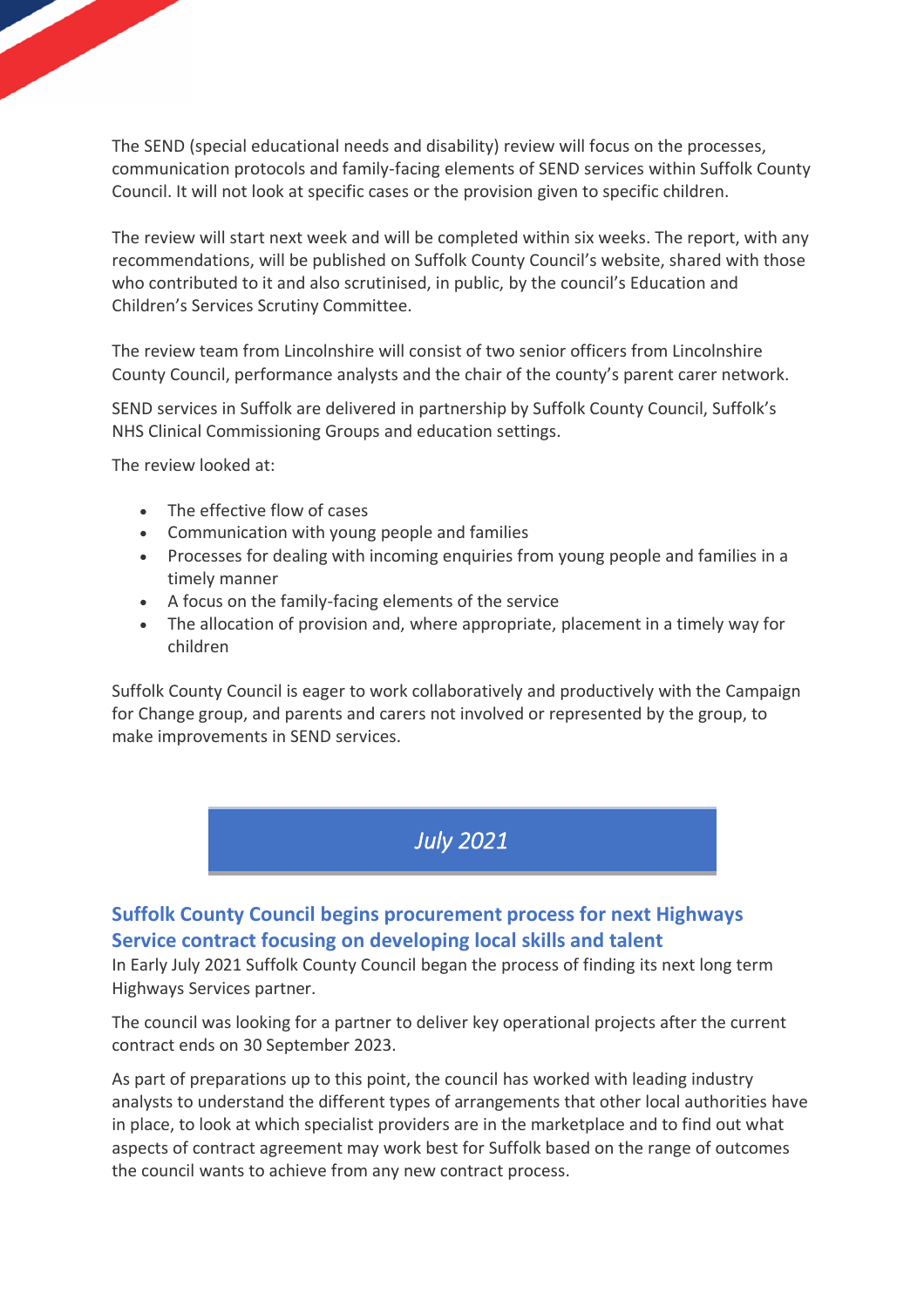The council is looking to develop a contract that utilises a blended 'hybrid' approach, enabling the council to enter into one contract that covers the majority of Highways Service functions and two contracts with specialist providers for streetlighting and traffic signals (ITS). The council will be looking for the new contract to focus on delivering greater social value, utilising local skills and talent, giving young people the opportunity to work in the sector as well as building on the council's commitment to carbon reduction and protecting the environment.

The whole contract development process will take just over two years to complete. Once the appropriate tender documents have been prepared outlining the council's requirements, initial advertisements will go out in December 2021. Discussions will begin with any interested prospective contractors in early 2022. Following such a rigorous tendering process, the council hopes to be able to award its chosen contract in early 2023 with the new service provider beginning in October 2023.

The procurement process needs to begin now to provide enough time to go to the market to seek relevant specialist companies which may be interested in tendering for the contract which is worth in the region of £800m - £1 billion over a projected 20 year period.

*August 2021* 

## **Suffolk homeowners can cut carbon emissions as successful solar panel buying scheme returns**

It was announced in August 2021 that Suffolk residents can come together to invest in renewables through a group-buying scheme for solar panels and battery storage.

Solar Together Suffolk, in conjunction with Suffolk County Council, helps homeowners feel confident that they are paying the right price for a high-quality installation from preapproved installers.

This innovative scheme builds on three years of the highly successful Solar Together programme run in Suffolk. Since 2018, the scheme has installed solar panel systems in 1,028 households across the county. On average, homeowners have saved 33% on installation costs, £263 on energy bills in year one, and stopped harmful carbon emissions entering the atmosphere.

Suffolk County Council brings **[Solar Together Suffolk](https://www.suffolk.gov.uk/planning-waste-and-environment/initiatives/solar-together-suffolk/)** to residents as part of the Suffolk Climate Change Partnership, on behalf of all of Suffolk's local authorities. This is in partnership with independent experts iChoosr to make the transition to clean energy as cost effective and hassle-free as possible. Across the UK, iChoosr has delivered almost 5,000 installations to date and over 80,000 tonnes of avoided lifetime carbon emissions.

*September 2021*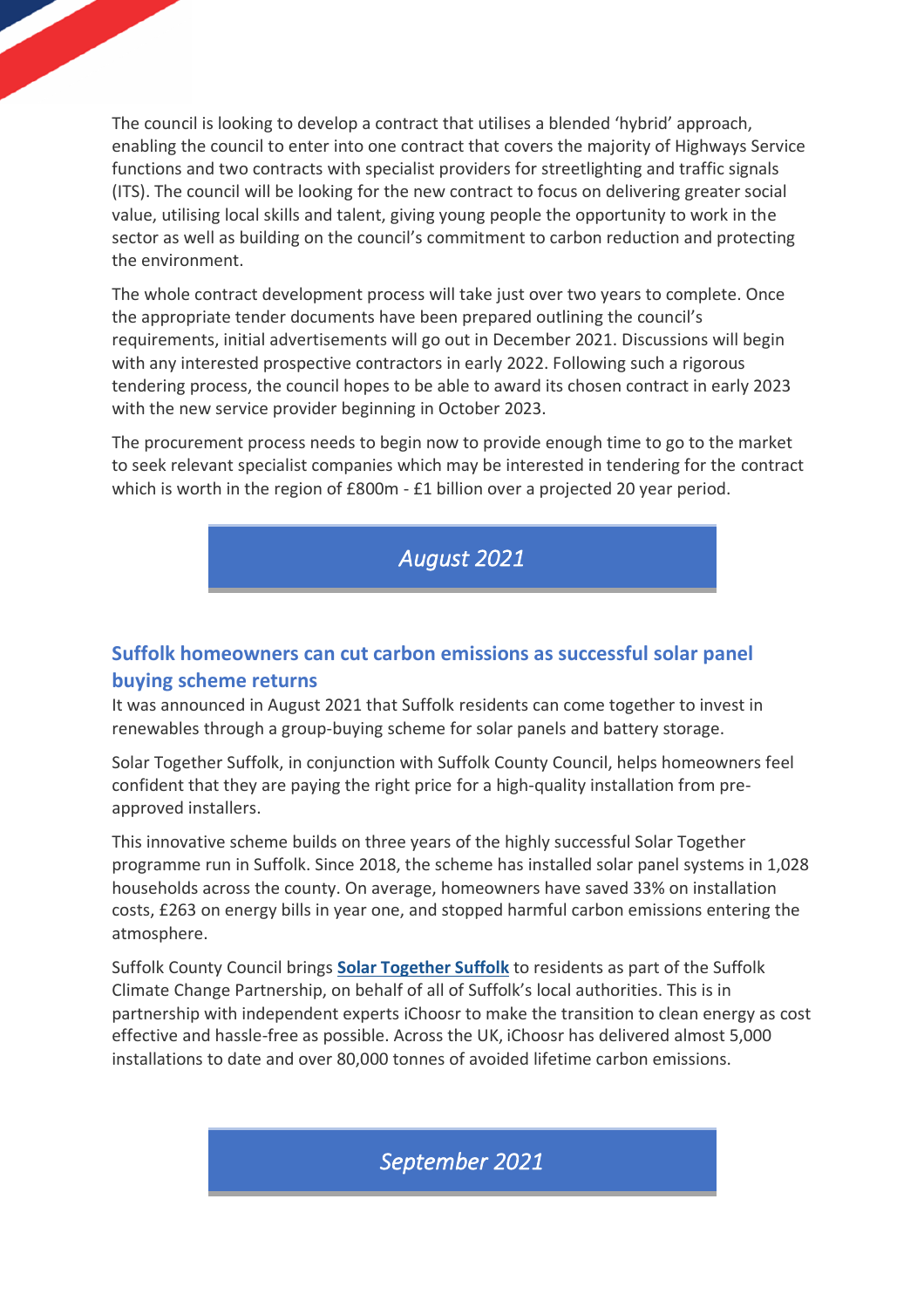## **Suffolk's first 'healing woods' locations announced**

In September 2021, four locations were announced by Suffolk County Council as 'healing woods and spaces'.

They will offer people better access to nature and provide a positive legacy to the pandemic.

The healing woods and spaces will be located in:

- Bury St Edmunds
- Combs and Little Finborough
- Eye
- Hopton

The council's healing woods project connects with the motion unanimously passed by the county's councillors earlier this year, to commit to developing mental health support in Suffolk, in response to the impacts of the pandemic.

Research, such as that recently published by the University of Essex with The Green Light Trust, demonstrated that access to woodlands and green space can significantly improve people's wellbeing.

The four sites will develop unused spaces and existing green areas, to make them more accessible and offer dedicated places for peaceful reflection and a positive focus.

## **New Suffolk Recycling Centres online booking system improvements to deliver greater customer experience**

It was announced in September 2021 that Suffolk County Council has developed a new, more user-friendly booking system which enables residents to book slots for recycling.

For bookings from 27 September, people can view all available time slots in real time, to see which booking slots are free at any given moment. The system allows you to book up to seven days in advance. If circumstances change, you can easily cancel your slot up to one hour beforehand or equally, you can click to amend your booking if required.

The system is also able to advise customers on which sites accept specific materials, such as plasterboard to ensure the correct type of booking is made to save customers' time, and it can also be used to share real time messages with customers, for example if any site needs to close due to adverse weather or emergency situations. The new booking system is connected to automated numberplate recognition to allow for a trial of automatic entry gates.

Customer survey results show overwhelming support for the use of a booking system and the Council has gathered feedback from customers and site staff on how the booking system can be further improved, which have shaped the design of this new system. Through the use of bookings the council can avoid the frustration of long queues at peak times and increase the overall throughput and efficiency of the service for residents.

## **Rachel Hood, Cabinet Member for Education, SEND and Skills at Suffolk County Council**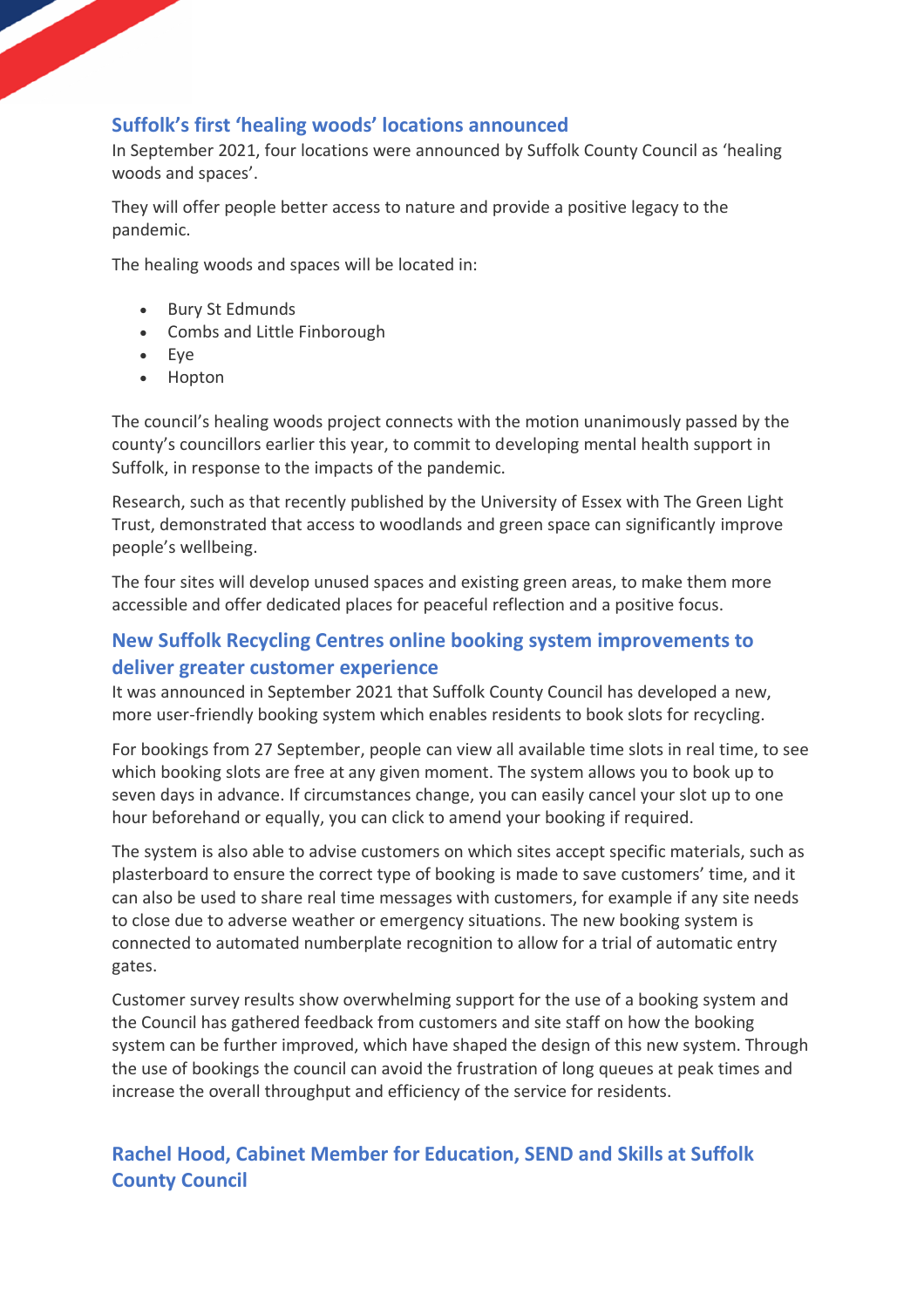#### Published in September 2021:

I want to dedicate this column today to the situation with Suffolk's special educational needs and disabilities (known as SEND) provision.

I was newly elected in May to this Cabinet position and SEND became my first priority.

You will have seen coverage in today's paper about an Independent Report into our services. This report follows a review carried out by a team from Lincolnshire, including Lincolnshire County Council and a parent carer network, and was commissioned by ourselves after a significant increase in correspondents from concerned parents and carers earlier this year.

This wasn't a review of everything we do, but focussed on the processes, communication protocols and family-facing elements of our SEND services. I would like to share with you the outcomes and actions we are taking following publication of the review yesterday. The review has found that we must change what we are doing in a number of areas.

I would like to say sorry for the difficulties that some families have experienced as a result of how we have been doing things. We recognise that we have let down some children and young people as certain aspects of our services have simply not been good enough.

Our priority now is to implement wide-scale improvements, and to do this with pace, impact and efficiency. We have already started to make improvements to the way we do things and whilst, wide-scale improvement will take time, we are determined to make things better. There have been many positive changes to the way we deliver SEND services in the past 18 months and we are proud of these, but clearly there is some way to go.

The review made nine recommendations and we have used these to draft an action plan, which can be read online. One of the recommendations made in the review was to work with a third-party organisation to deliver improvements. The council has since secured Impower as a strategic partner, who will bring capacity and extensive experience of working on SEND systems across the country. This partnership work began yesterday. Other recommendations include staff training, reviewing the process for allocating specialist placements and working with education leaders and parents and carers to understand the demand for specialist provision and use of data and local intelligence to inform sufficient planning.

We have already made significant longer-term improvements within SEND, which we continue to build upon. We have agreed a £45.1m capital programme to create an additional 870 specialist education places over a 5-year period to 2024. Two hundred and ten places opened last year with a further 310 opening this academic year and includes new specialist schools in Bungay, Ipswich and Bury St Edmunds. We have also improved the time in which it takes us to issue Education Health and Care Plans from 18% in 2016 to 95% in 2021. £1million has also been invested into speech and language therapies by Ipswich & East Suffolk and West Suffolk CCGs.

At the moment, more than 6,000 children in Suffolk currently have a health and care plan to identify what support they need to help with their special educational needs. The number has nearly doubled from 3,000 in 2014. A further 12,000 pupils have special educational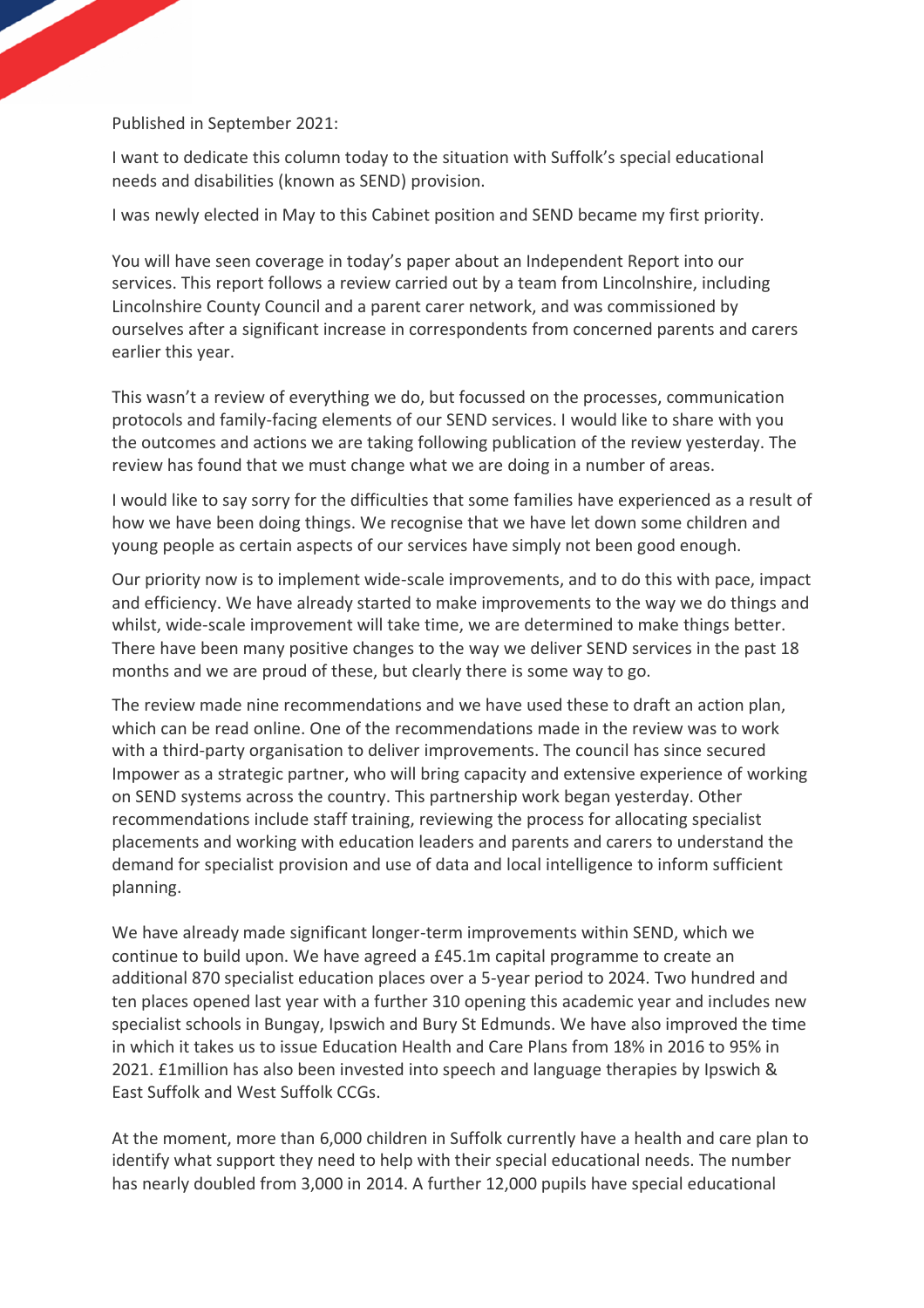needs and do not require a health and care plan. Currently, there are 2,000 places at either special schools or specialist units for those with more complex needs. We continue to increase the number of places.

Your children's education and welfare is fundamental – I fully recognise this as a parent myself. We want to work together to give your children and young people the very best chance in life.

We accept without reservation the findings of the review and are grateful to the Lincolnshire team for their attention to detail, professionalism and advice. We have learnt very valuable lessons from this review, and we will act on these recommendations in the best and quickest way.

You can **[read the report and action plan here.](https://www.suffolk.gov.uk/children-families-and-learning/send-and-the-local-offer/independent-send-review-september-2021/)**

If you would like to discuss any aspect of the report or action plan please contact us via email at **[SendReview@suffolk.gov.uk](mailto:SendReview@suffolk.gov.uk)**

*October 2021* 

## **MPs from Norfolk, Suffolk and Essex and County Councillors, unite to protect the countryside and communities from the worst impacts of new pylons and cables**

In October 2021, the Offshore Electricity Grid Task Force (OffSET) was set up to review and respond to the Government's Offshore Network Transmission Review (OTNR).

A new group of MPs from across the region, under the chairmanship of Sir Bernard Jenkin, and including County Councillors from the region, has been set up to ensure that the emerging proposals of the Government's Offshore Network Transmission Review (OTNR), and proposals to change the Nationally Significant infrastructure Planning regime, are effectively scrutinised.

The Offshore Electricity Grid Task Force (OffSET) supports the government's commitment to meet the target of Net Zero by 2050, and the aspiration to deliver 40GW of Offshore Wind, by 2030. However, this will result in a succession of electricity generation and connection projects in Norfolk, Suffolk, and Essex, over the coming decades, which will have significant impacts on the environment and communities of the region.

The group believes that these ambitions and targets cannot be met, on an "at any cost" basis. Therefore, the further development of the onshore transmission system, and the connection of offshore wind farms, and interconnectors, will require a new deal for communities and the environment. It remains a key priority that we speed up the Government's timetable to transition to the offshore transmission system, in order to protect our communities from the damaging effects of multiple cable corridors.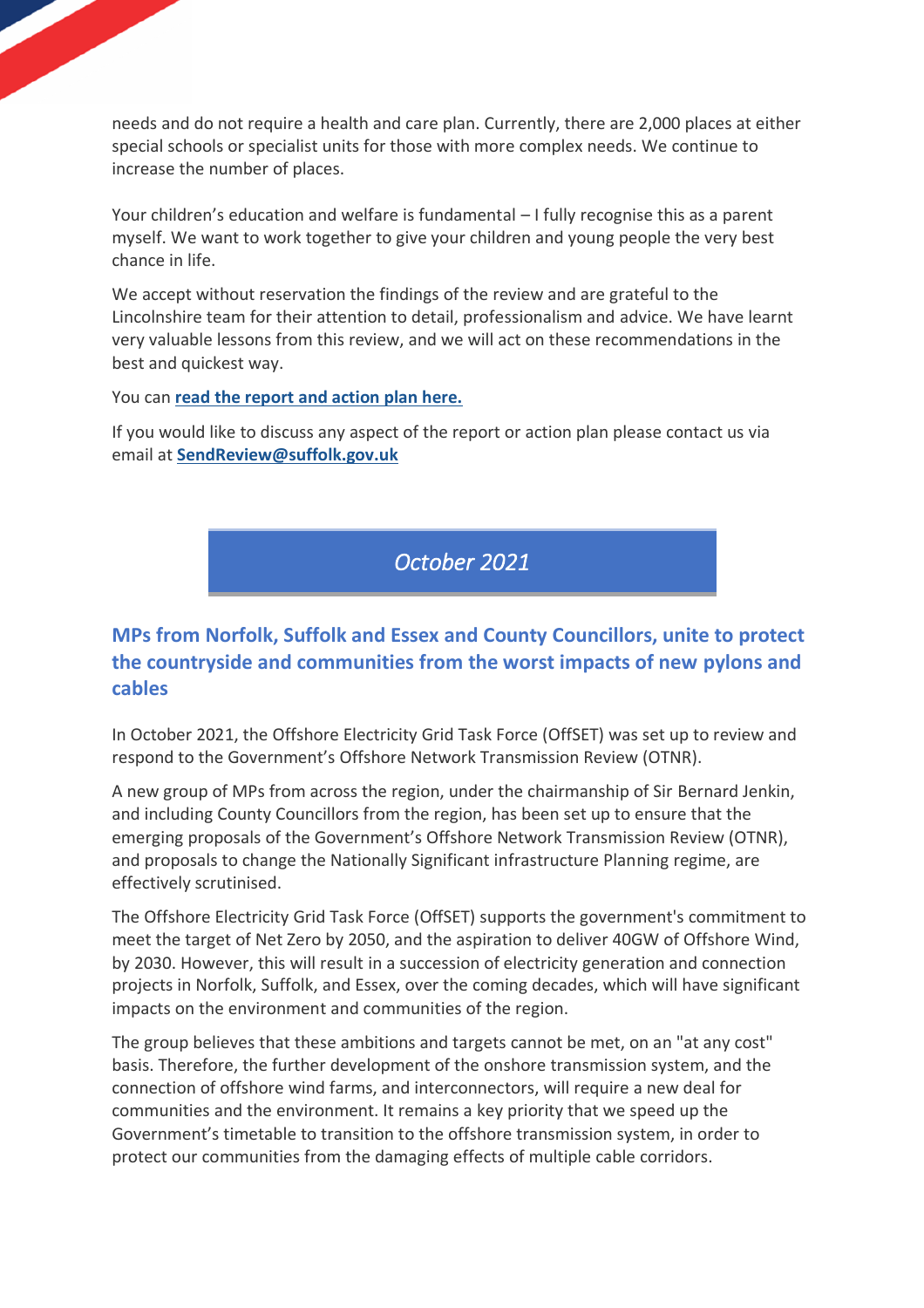As well as scrutinising and responding to new policies and initiatives, the group will be a contact point for Ministers and senior officials, as well as for the National Grid, Crown Estate, and Ofgem, to engage with Regional Leaders. The group will also be inviting key stakeholders and community groups to meet with them, to better understand the impacts, and opportunities, of Net Zero transmission and generation infrastructure in the region.

#### **OffSET's mission statement:**

"OffSET exists to promote strategic leadership of the development of a coordinated offshore electricity grid, to address the need for increased grid capacity which off-shore wind, coastal new nuclear, and international interconnectors will demand, while standing up for the countryside of East Anglia so that the welcome transition to net zero electricity generation does not do unnecessary damage to our communities or the environment."

## *November 2021*

#### **Suffolk's Greenest County Awards Winners Announced**

In November 2021, Suffolk celebrated the people and organisations making the biggest environmental difference in the county.

As COP26 came to a close, Suffolk celebrated the people and organisations making the biggest environmental difference in the county. An innovative food recycling company, a nature reserve and the county's Tree Warden Network are among those collecting awards at The Hold in Ipswich today (Friday 12 November 2021).

#### **Councillor Richard Rout, Suffolk County Council's Deputy Leader and Cabinet Member for Finance and Environment, said:**

"Once again, our Greenest County Award winners demonstrate that Suffolk has some of the most innovative, passionate and forward thinking people and organisations in the UK. We hope these stories inspire everyone to think hard about how they can help, as they not only address the climate emergency here in Suffolk, but set a standard for all organisations and industry, leading the way to a greener country and more sustainable world."

Full details of the winners can be found here:

[https://www.suffolk.gov.uk/council-and-democracy/council-news/show/suffolks-greenest](https://www.suffolk.gov.uk/council-and-democracy/council-news/show/suffolks-greenest-county-awards-winners-announced)[county-awards-winners-announced](https://www.suffolk.gov.uk/council-and-democracy/council-news/show/suffolks-greenest-county-awards-winners-announced)

*December 2021* 

**Suffolk County Council approves extra £20m investment in highway drainage and footpaths**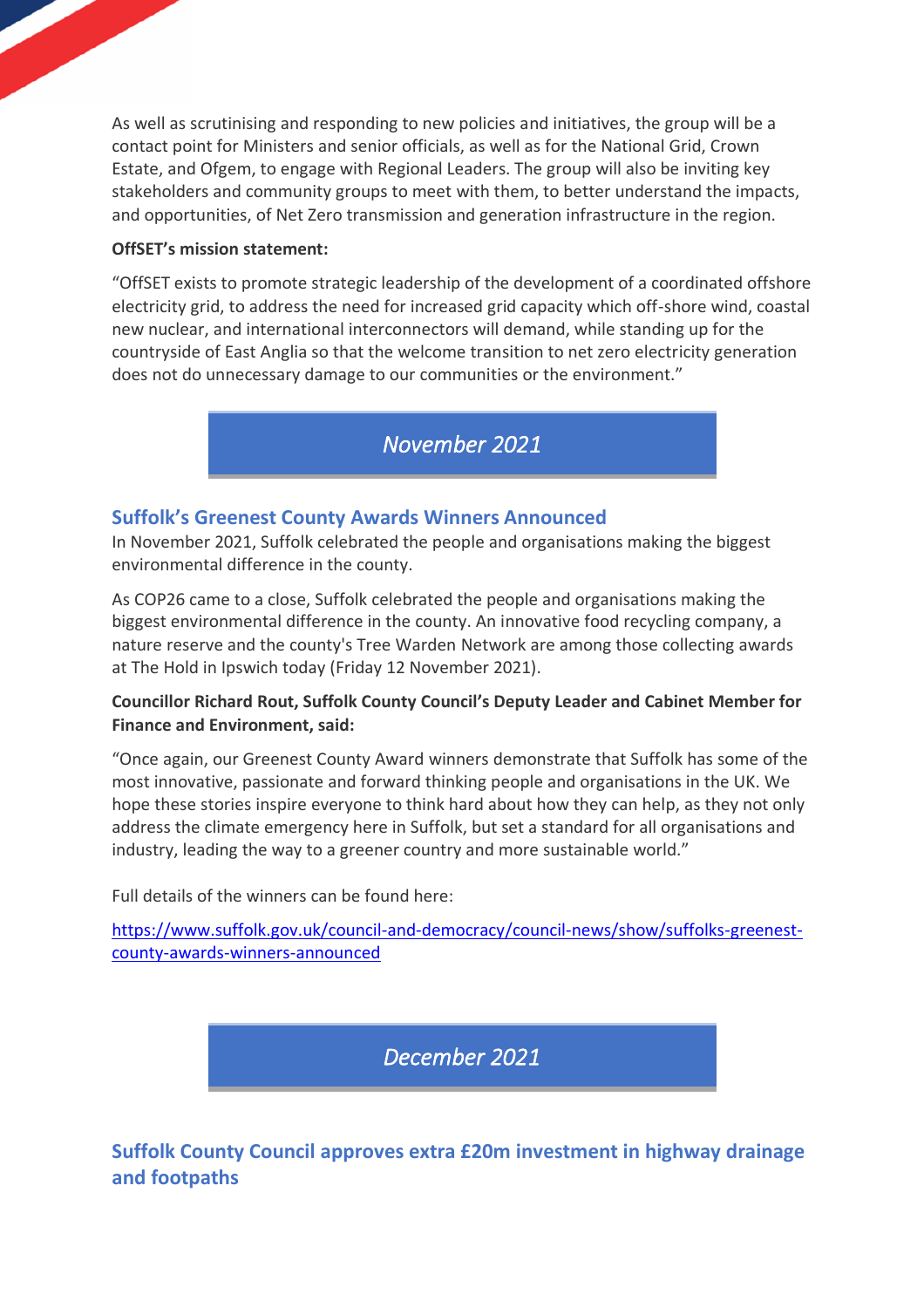In December 2021, Cabinet members committed an extra £20 million over the next three years into further improving Suffolk's highway drainage systems and footpaths.

In recognition of the increasing maintenance demand on these areas, councillors approved the use of £10 million to specifically deliver an increasing number of drainage schemes that deal with problems that affect larger numbers of people, and a further £10 million to improve footpath quality and access.

Suffolk Highways will use the drainage investment alongside funding from the Department for Transport to increase the number of highway flooding sites which are resolved, providing a highway network that is more resilient and accessible during heavy rain and severe weather events.

The footpath investment will be focused on urban areas and busy footpaths in rural areas providing a safer and more accessible network that supports people accessing local bus services, health care services and local shopping precincts.

*January 2022* 

## **Council prepares budgets for its finances and the environment Suffolk County Council waives fees for Platinum Jubilee events**

To mark the celebration of Her Majesty the Queen's Platinum Jubilee, Suffolk County Council will be waiving street party road closure fees.

On Sunday 6 February 2022, Her Majesty the Queen celebrated her Platinum Jubilee, marking 70 years of service. To celebrate this milestone, events will be taking place across the Country, particularly over the four-day Bank Holiday weekend, between 2 and 5 June 2022. This bank holiday gives communities and people throughout the UK the opportunity to come together and celebrate with their neighbours.

For all events on Sunday 5 June 2022, which is being referred to nationally as the 'Big Jubilee Lunch', Suffolk County Council will not be charging fees normally associated with road closures.

The following website has been set up for those who are looking to organise a street party as a group of residents, or as a local authority, for an event in a large public space, such as a park:

**[https://www.suffolk.gov.uk/PlatinumJubileeEvent](https://www.suffolk.gov.uk/roads-and-transport/roadworks/apply-for-a-queens-platinum-jubilee-street-party-or-other-public-event/)**.

If any applications are received after 11pm on Sunday 27 March 2022, these may still be processed. However, Suffolk County Council cannot cover the costs of traffic management for the event, nor will Suffolk County Council be able to provide any form of traffic management equipment. This is due to possible supply chain constraints and other operational demands.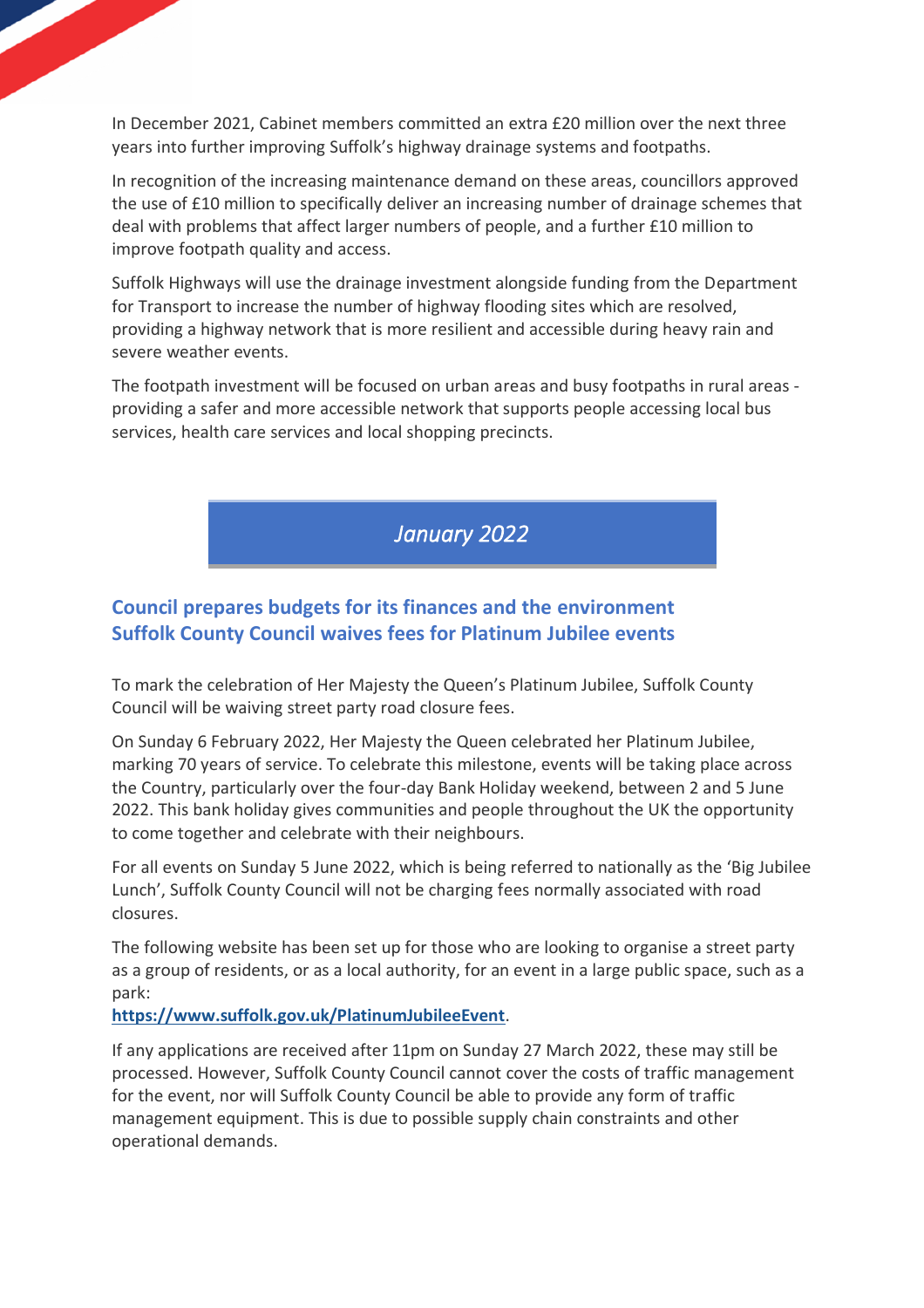For full details, including street party event criteria, information on insurance and licences, please ensure you visit this link **[https://www.suffolk.gov.uk/PlatinumJubileeEvent](https://www.suffolk.gov.uk/roads-and-transport/roadworks/apply-for-a-queens-platinum-jubilee-street-party-or-other-public-event/)**

If you have any queries, please contact Suffolk County Councils Customer Services team on 0345 606 6171 or email **[customer.services@suffolk.gov.uk](mailto:customer.services@suffolk.gov.uk)**

Find more information on how to get involved in celebrating Her Majesty's historic reign, at **[platinumjubilee.gov.uk](https://platinumjubilee.gov.uk/)**.

# February 2022

## **Council's commitment to further enhancing Suffolk's natural environment**

It was announced in February 2022 that Suffolk County Council will be doing even more for the county's natural environment.

Suffolk County Council will be doing even more for the county's natural environment, as it confirms plans to enhance the biodiversity of at least 30% of its land and assets, by 2030.

This means it will be progressing its work around managing highway trees, planting more hedgerow, nature-based flood management solutions, roadside nature reserves, and much more.

The council already planted 100,000 trees last year, and is on course to plant another 100,000 this year. It has also put in around 20 kilometres of mixed species hedgerow.

The plans will also help work towards the council's ambitions of being a Net Zero organisation by 2030, with Suffolk's nature being an integral part of the carbon cycle.

The policy's ambitions stretch across the whole organisation, from looking at the impact of street lighting, to how it procures goods and services.

One example of the positive changes that the council will make, is to stop using Glyphosate in all highway maintenance operations. This will happen as soon as it is able to deploy a suitable alternative, and at the latest by 2023 for routine weed treatment programmes. The council will work with other local authorities, both locally and through the Local Government Association, in reaching this goal as soon as possible.

The proposals were agreed at Suffolk County Council's Cabinet meeting on 1 February 2022, following the work undertaken by the Policy Development Panel which was set up in July 2021.

# *March 2022*